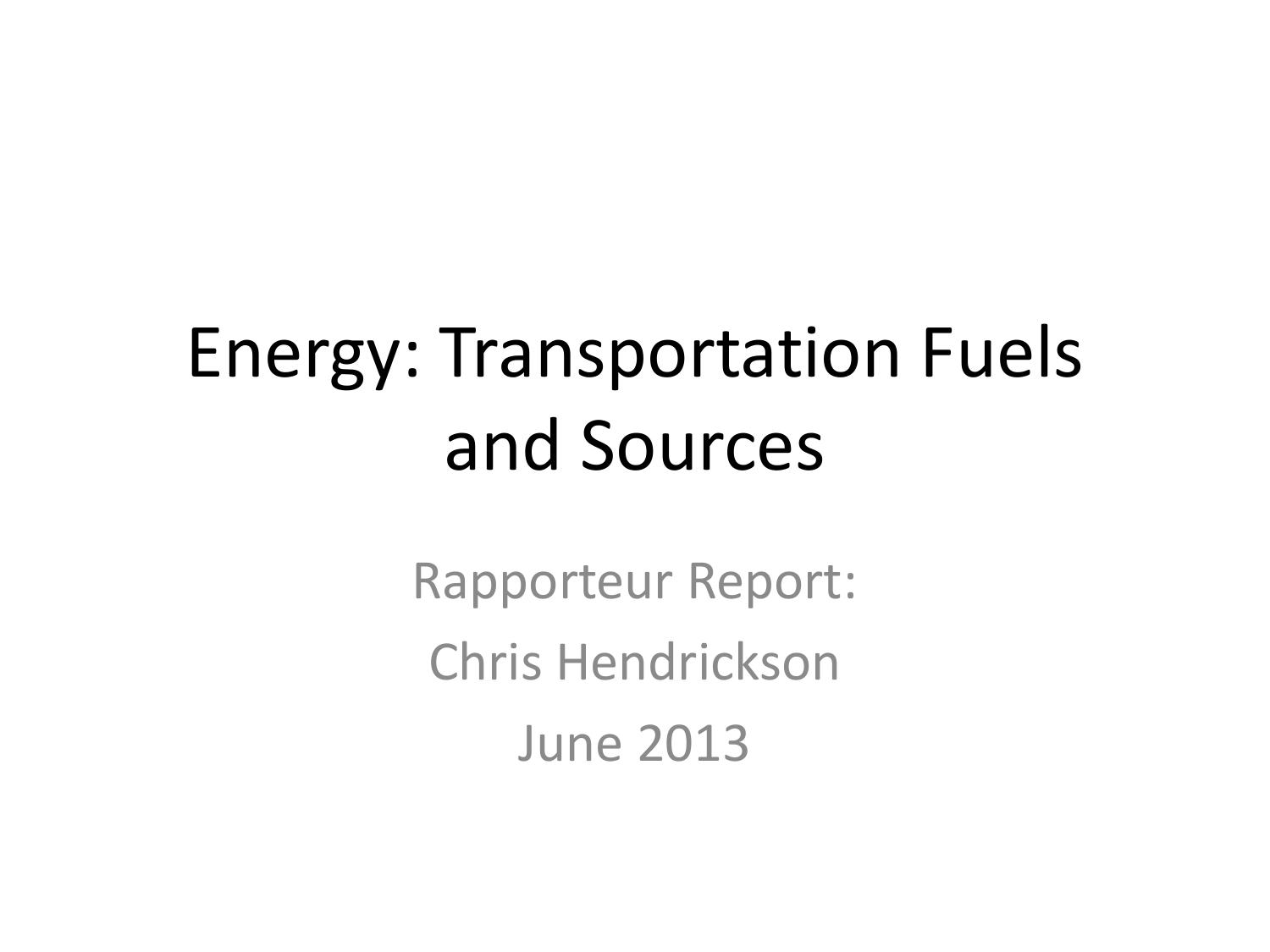### Wide Range of Views on a 'Wicked Problem'

- Agreement: Innovative, multi-modal era with need to change transportation fuels and infrastructure.
- Agreement: Conventional air emissions still a major issue.
- Different views: Greenhouse Gas Emissions, Resiliency, Energy Independence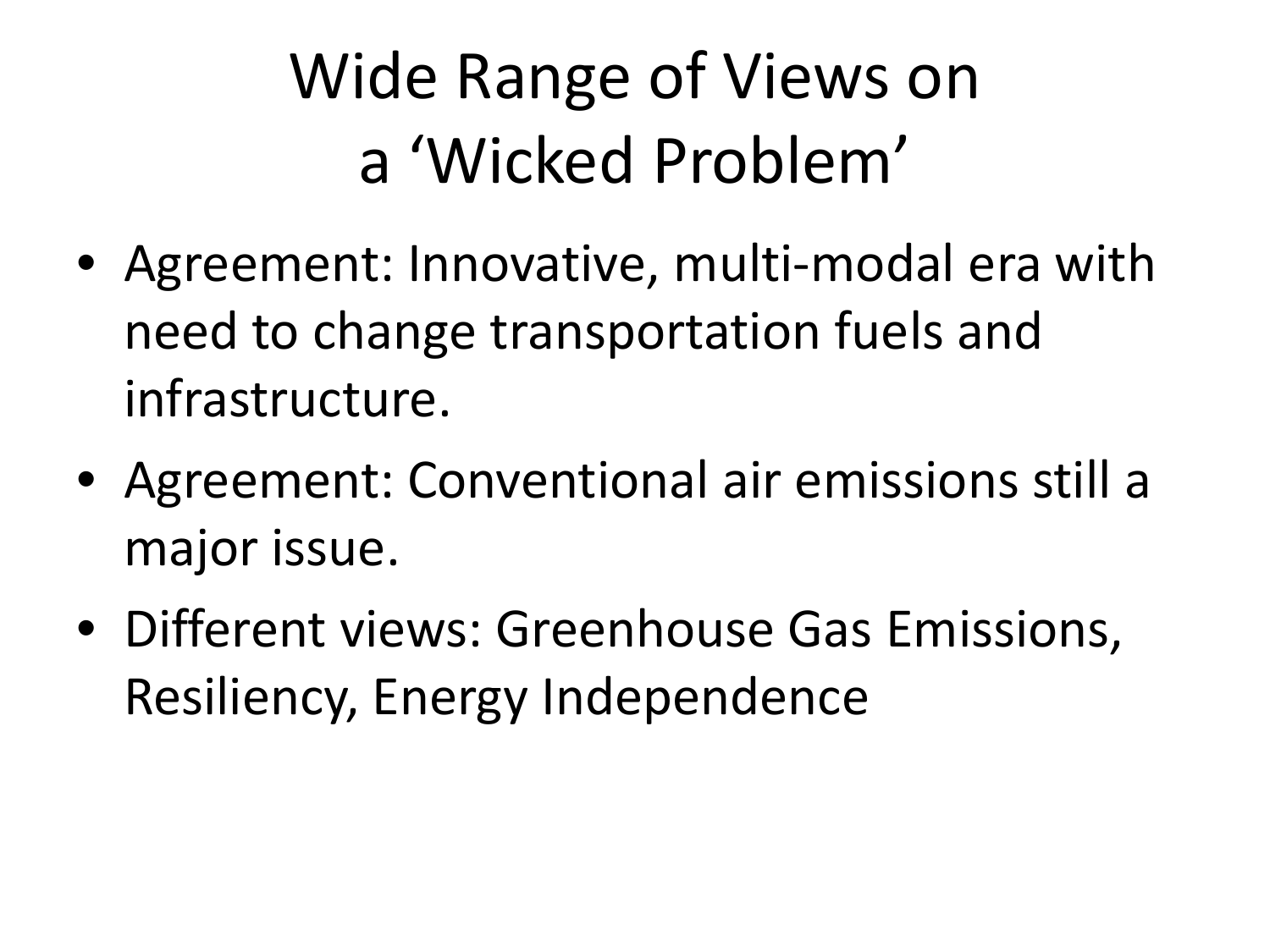#### Estimated U.S. Energy Use in 2011: ~97.3 Quads





Source: LLNL 2012. Data is based on DOE/EIA-0384(2011), October, 2012. If this information or a reproduction of it is used, credit must be given to the Lawrence Livermore National Laboratory and the Department of Energy, under whose auspices the work was performed. Distributed electricity represents only retail electricity sales and does not include self-generation. EIA reports flows for non-thermal resources (i.e., hydro, wind and solar) in BTU-equivalent values by assuming a typical fossil fuel plant "heat rate." The efficiency of electricity production is calculated as the total retail electricity delivered divided by the primary energy input into electricity generation. End use efficiency is estimated as 80% for the residential, commercial and industrial sectors, and as 25% for the transportation sector. Totals may not equal sum of components due to independent rounding. LLNL-MI-410527

Transportation is large energy end use, reliant on petroleum, and with low energy efficiency.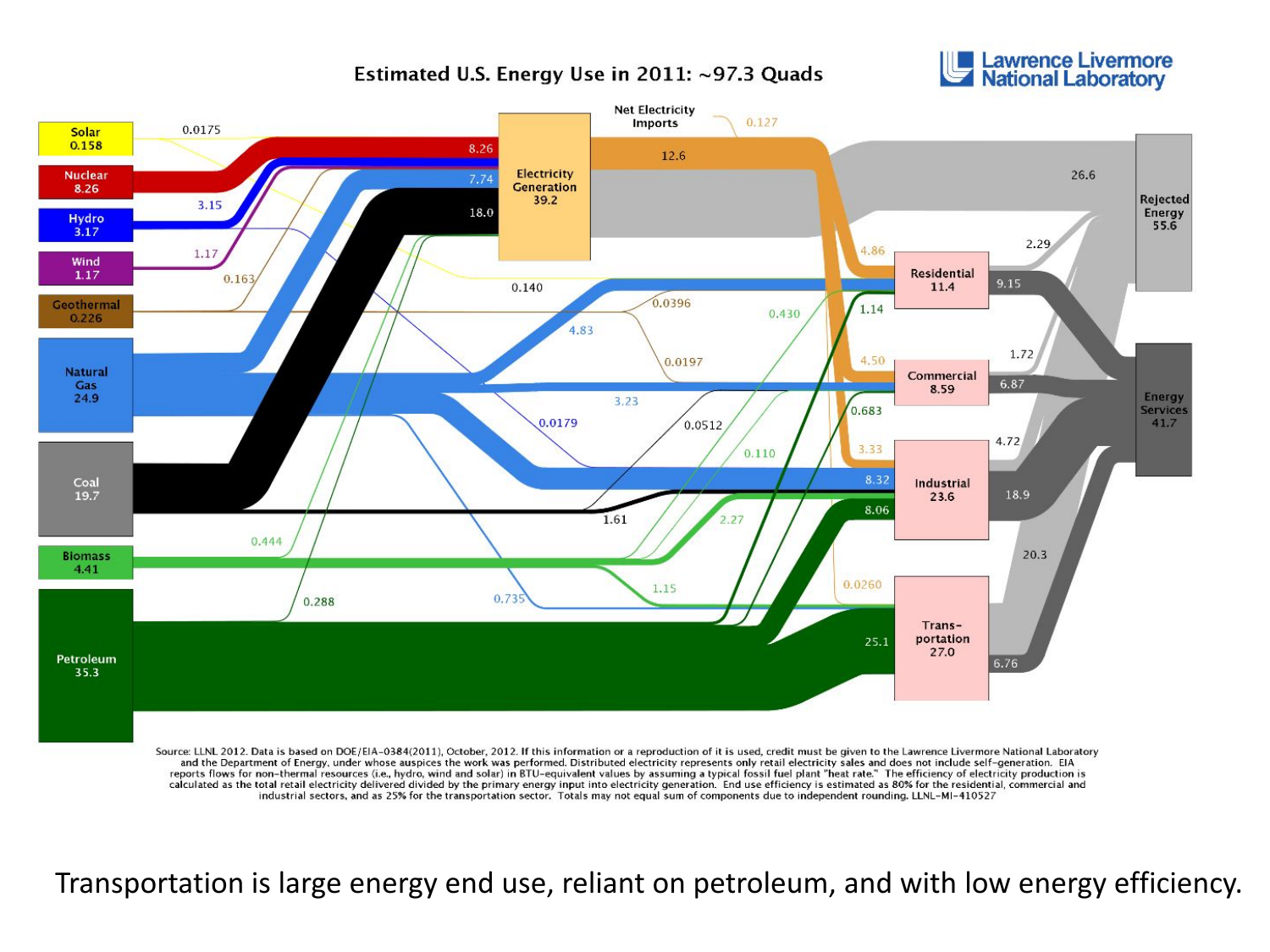#### Change Possible: LDV



Greene Presentation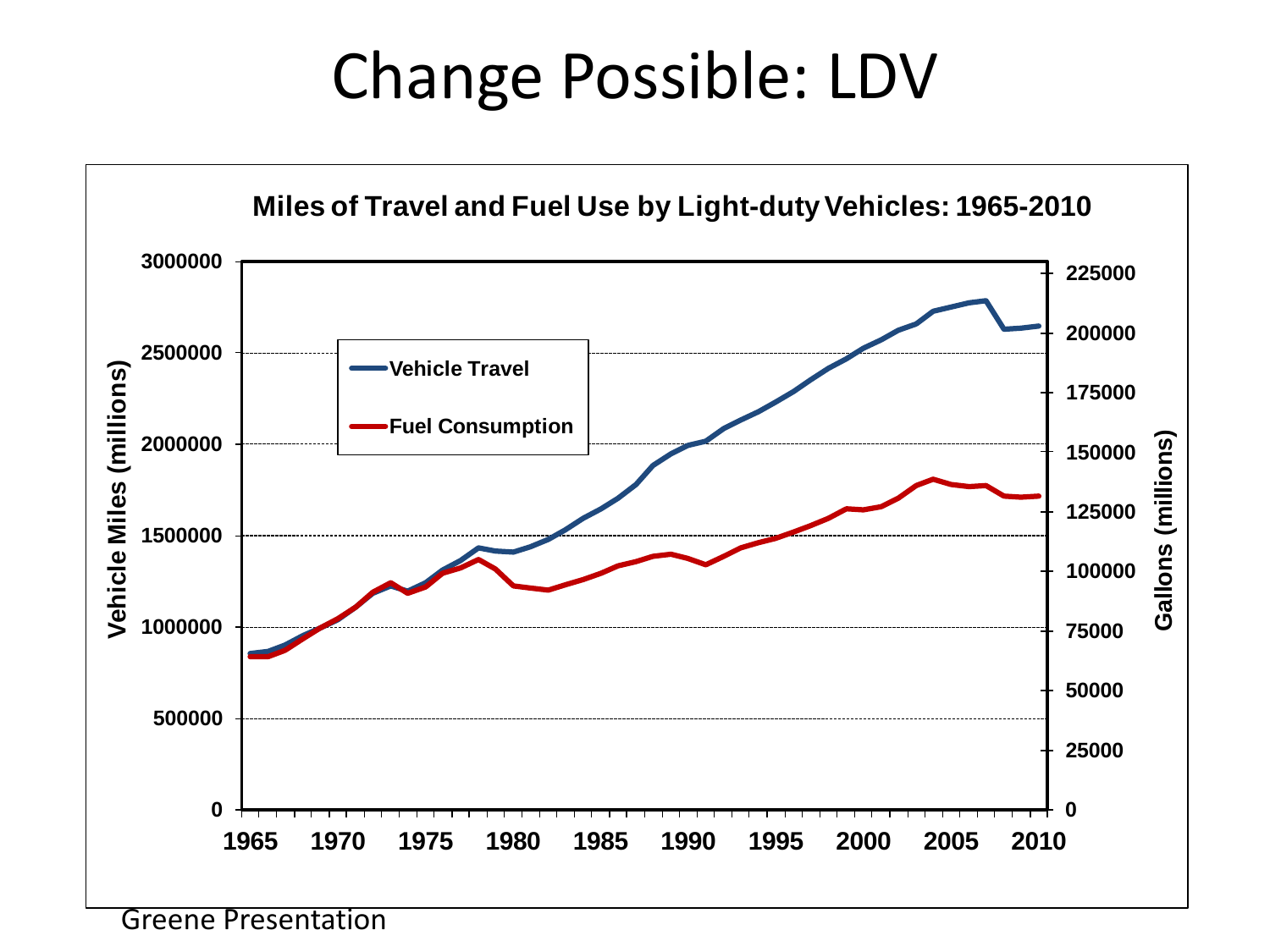### EIA BAU Projects Transportation Energy Consumption Not Changing

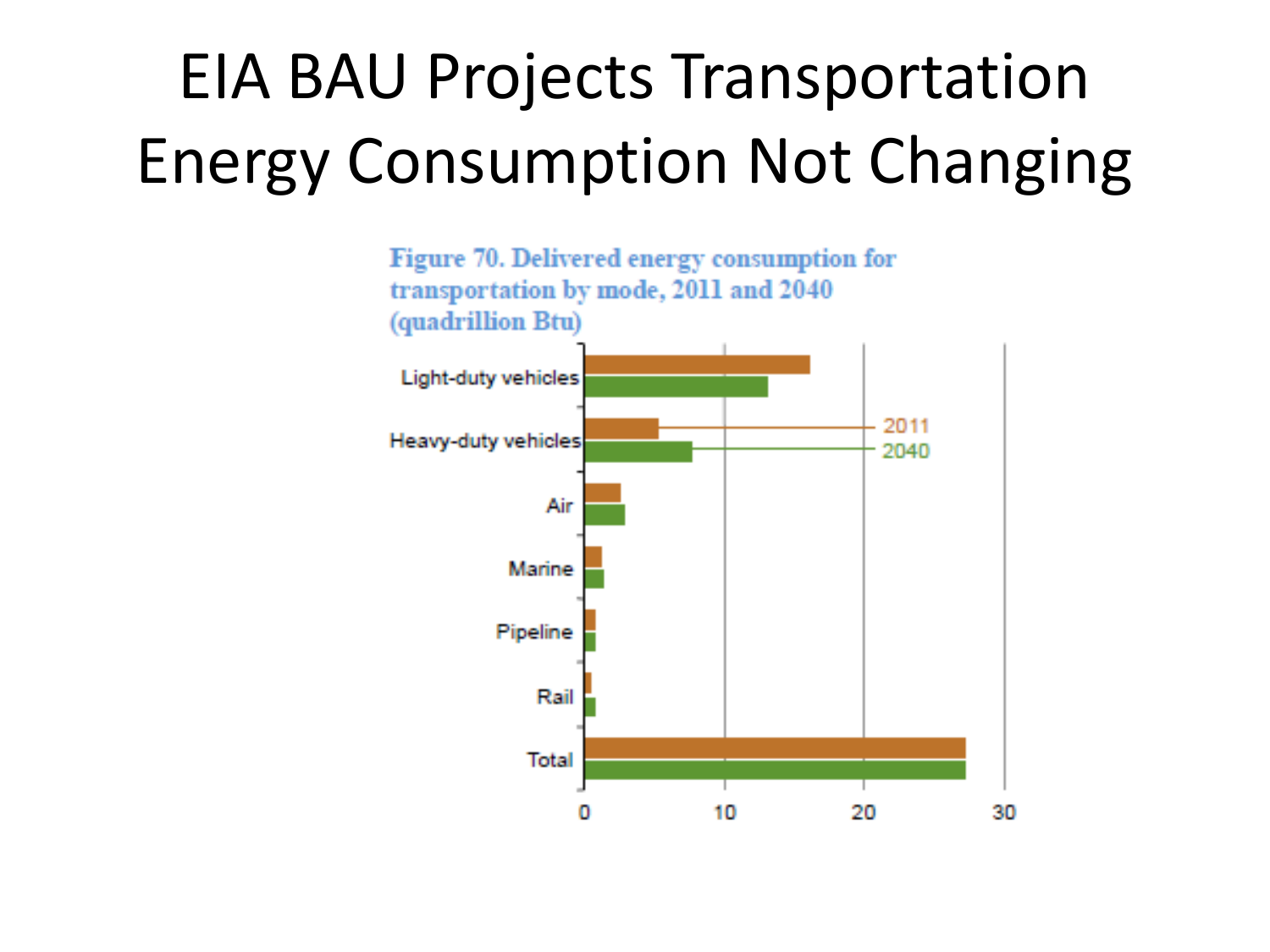## Business as Usual Policy Option

- Increase in Light Duty Vehicle fuel efficiency (CAFÉ Standards) (and others)
- Continued use of ethanol (but little use of E85 by flex-fueled vehicles).
- Heavy Duty Vehicles move to Natural Gas.
- Early adopters move to HEV and PEV.
- Somewhat lower greenhouse gas and conventional air emissions.
- Somewhat lower petroleum imports.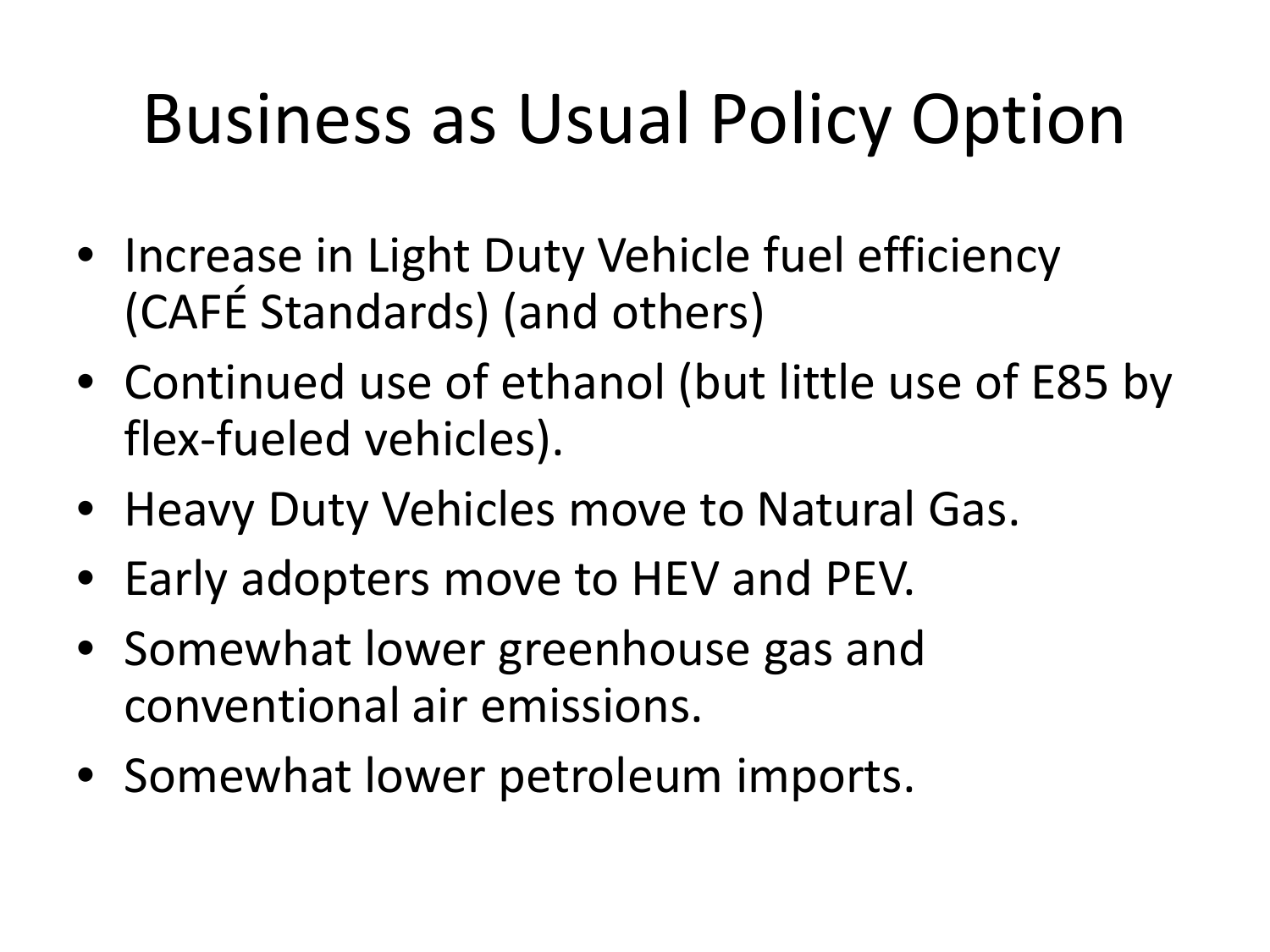### LDV and H Low Emission Electrification Policy Option



NRC – Transitions to Alternative Fuels and Vehicles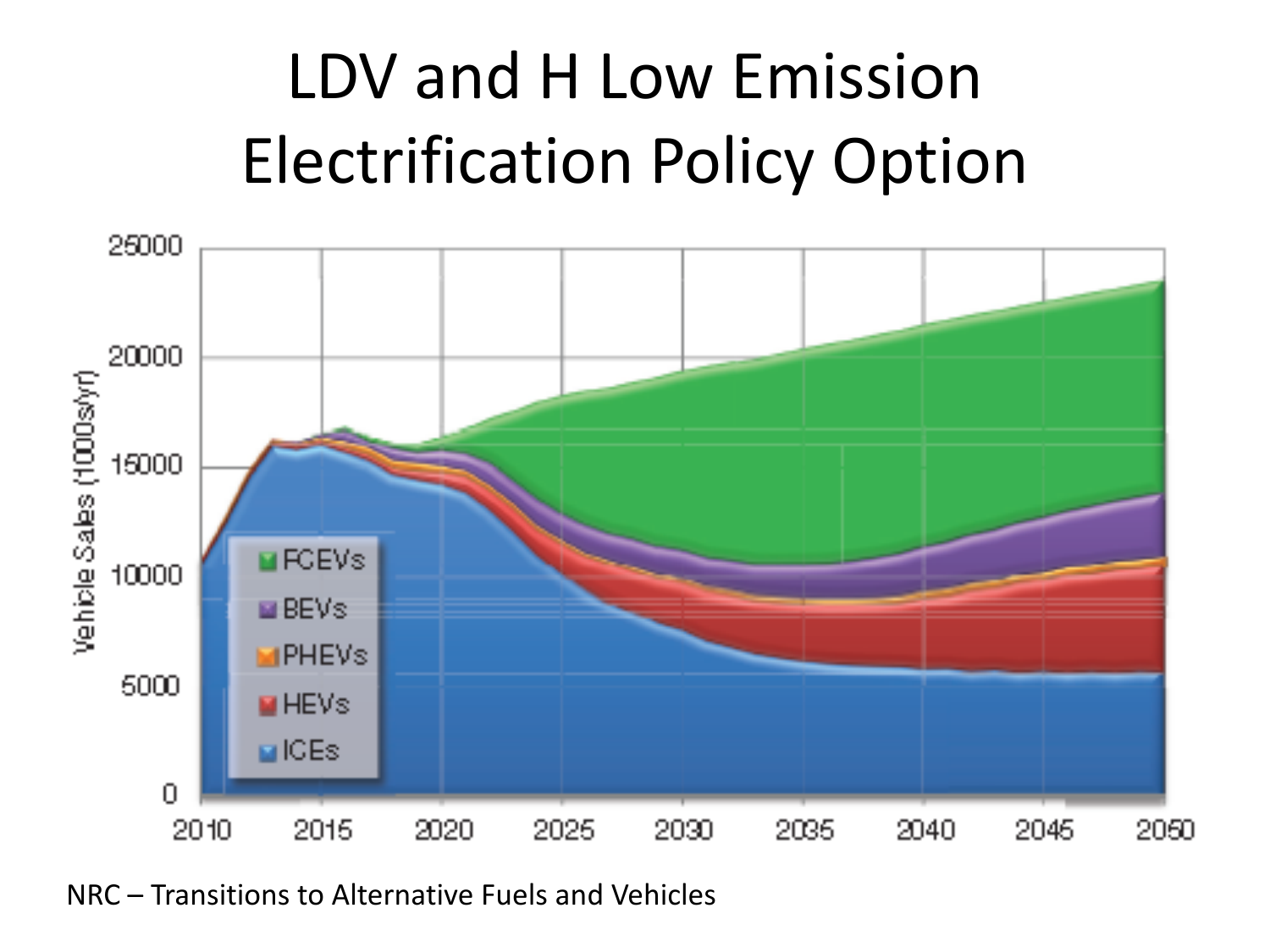## C and H Natural Gas Policy Option

- Large increases in North American NG reserves.
- CNG combustion proven technology
- Lower current energy cost for NG versus oil.
- Environmental Management issues for Shale Gas Development.
- Marginal benefit for greenhouse gas emission reduction.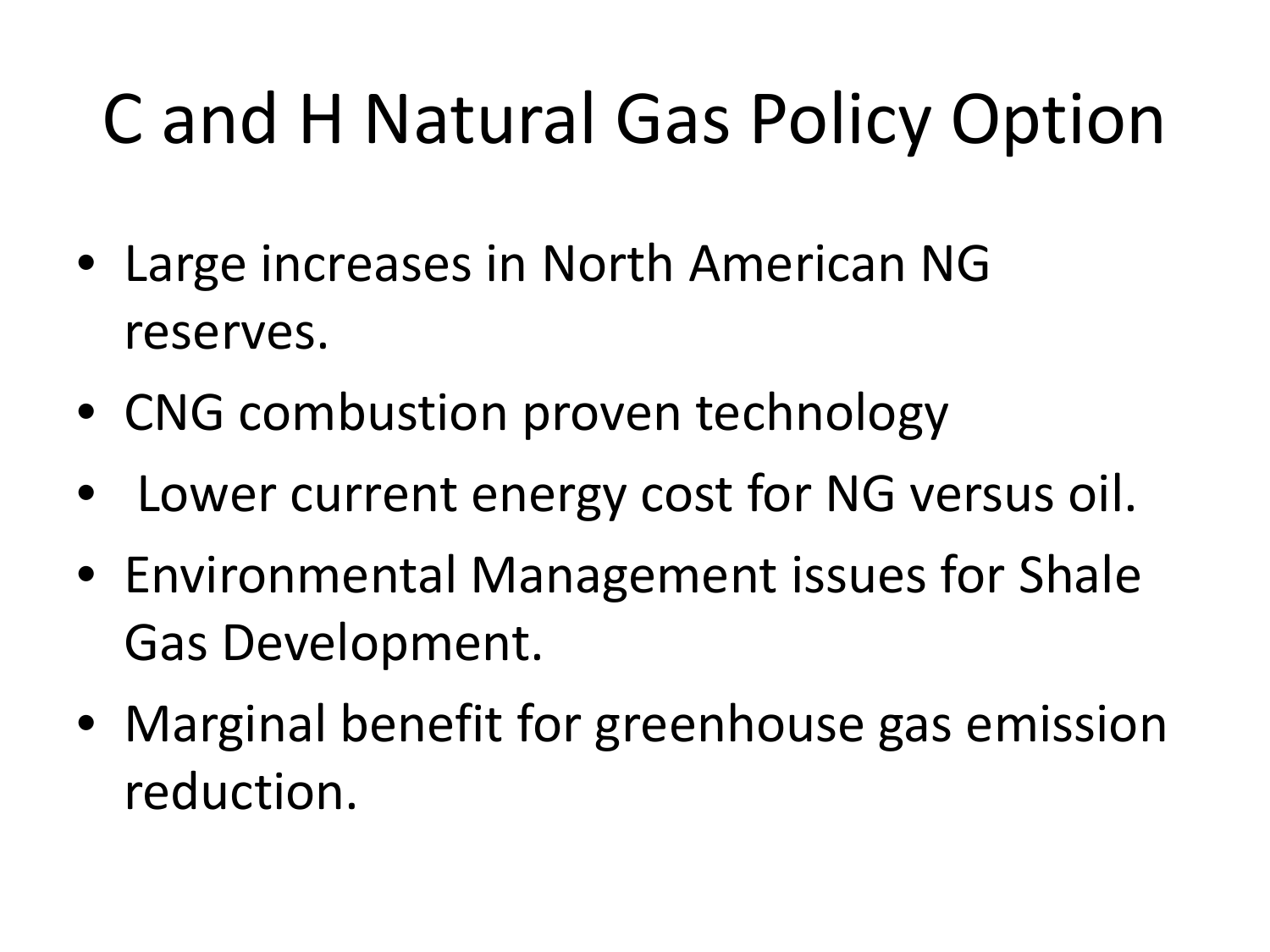# Biofuels

- Vehicle flex-fuel technology exists.
- Food competition, land conversion, nutrient use and water use issues
- Need new technology beyond corn and ethanol refinery: CO2 + nutrients + water yields drop-in fuel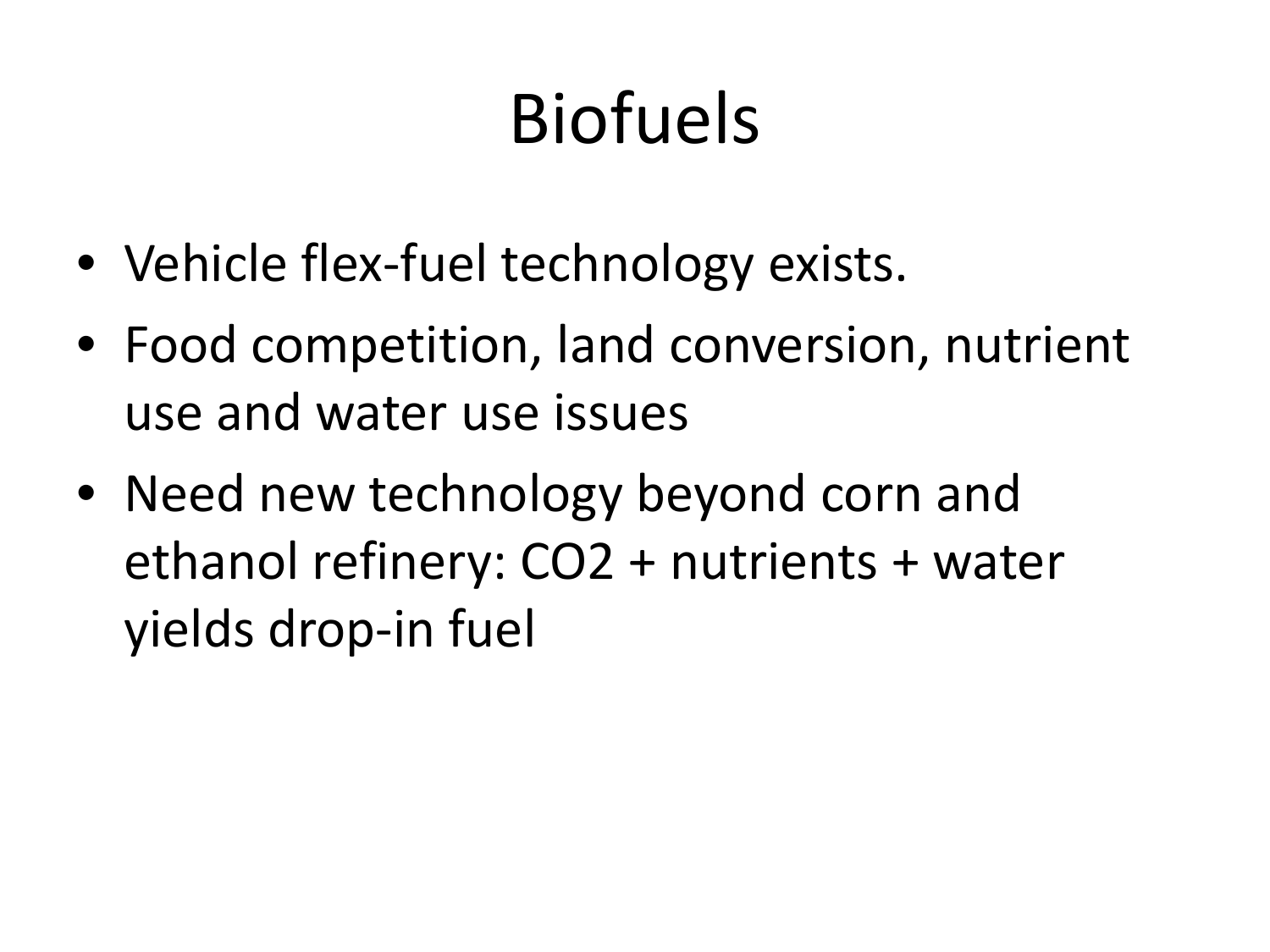## Non-Fuel Policy Options

- Land use and modal changes for efficiency.
- Congestion management strategies.
- Local manufacturing strategies.
- Autonomous vehicles improving driving cycles?
- Tele-conferencing
- Etc.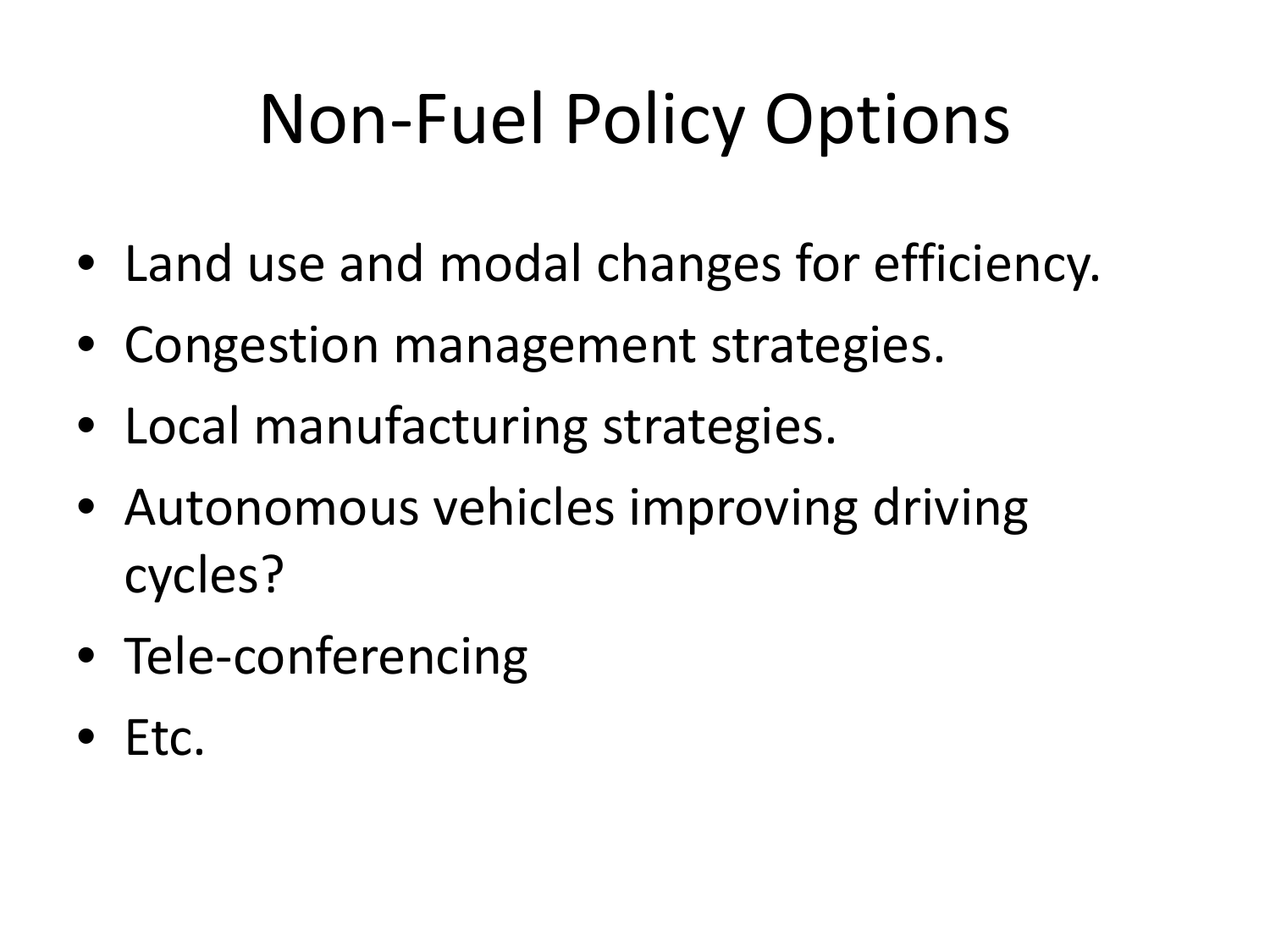## Barriers to Change Everywhere

- Simultaneous Infrastructure and vehicle changes needed.
- Range anxiety and charging/swapping time for BEV.
- Need subsidies to overcome current economics and inertia.
- International co-operation.
- Pervasive uncertainty: market response, etc.
- Need time to accomplish changes.
- No consensus on goals.